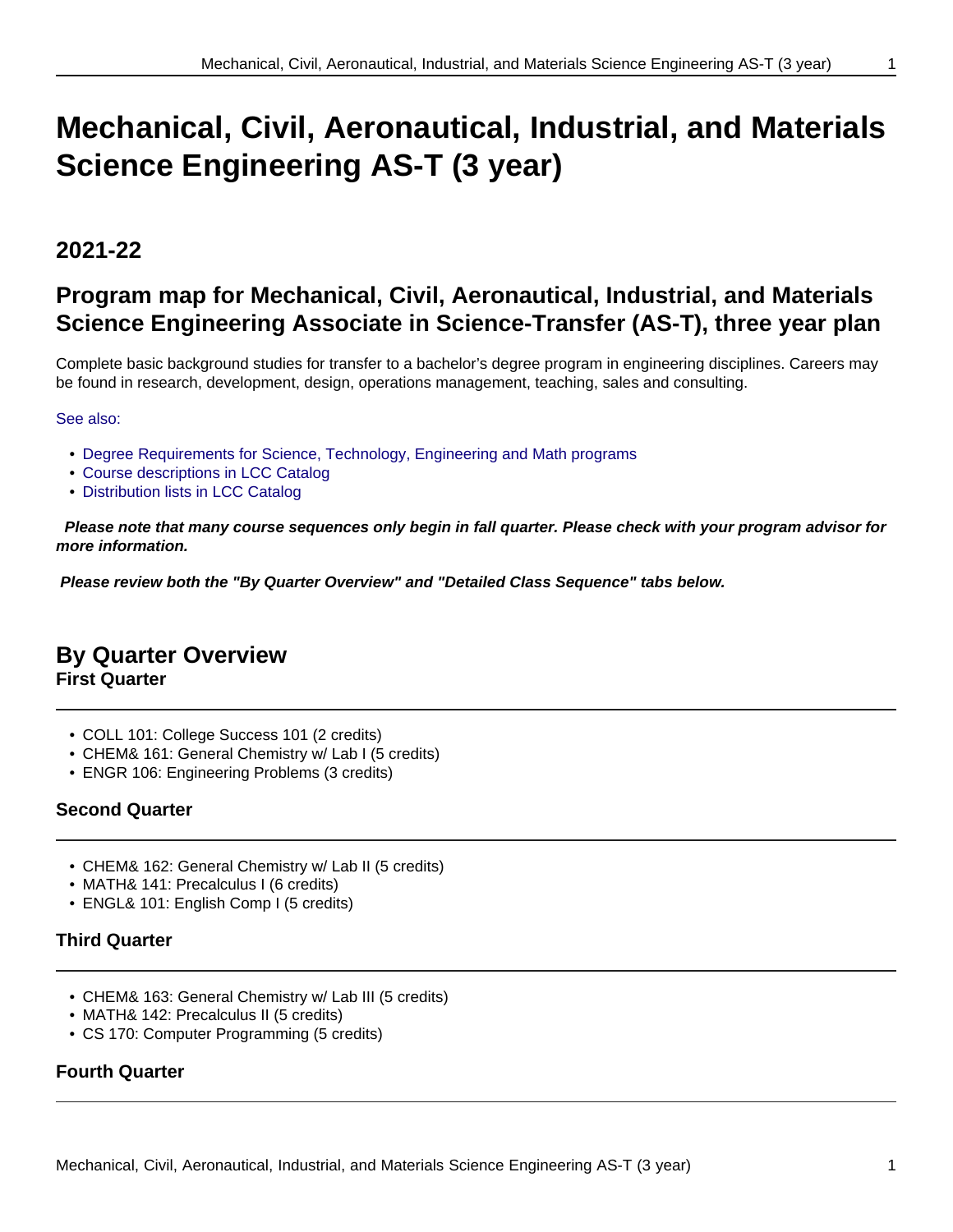- - MATH& 151: Calculus I (5 credits)
	- PHYS& 221: Engineering Physics I w/ Lab (5 credits)
	- Choose one:
		- ART& 100: Art Appreciation (5 credits)
		- CMST 250: Intercultural Communication (5 credits)
		- HIST& 126: World Civilization I (5 credits)

## **Fifth Quarter**

- MATH& 152: Calculus II (5 credits)
- PHYS& 222: Engineering Physics II w/ Lab (5 credits)
- Choose one:
	- ECON& 201: Micro Economics (5 credits)
	- ECON& 202: Macro Economics (5 credits)

## **Sixth Quarter**

- MATH& 153: Calculus III (5 credits)
- PHYS& 223: Engineering Physics III w/ Lab (5 credits)
- Choose one:
	- ANTH& 100: Survey of Anthropology (5 credits)
	- ANTH& 206: Cultural Anthropology (5 credits)
	- HIST& 128: Western Civ III (5 credits)
	- HIST& 215: Women in US History (5 credits)

## **Seventh Quarter**

- MATH& 254: Calculus IV (5 credits)
- ENGR& 214: Statistics (5 credits)
- ENGR& 121: Engineering Graphics I (3 credits)

## **Apply for Financial Aid at transfer institution**

## **Eighth Quarter**

- MATH 240: Differential Equations (5 credits)
- ENGR& 215: Dynamics (5 credits)
- ENGR& 122: Engineering Graphics II (3 credits)

## **Apply for Graduation**

## **Ninth Quarter**

- MATH 220: Linear Algebra (5 credits)
- ENGR& 225: Mechanics of Materials (5 credits)
- ENGR& 123: Engineering Graphics III (3 credits)

## **Detailed Class Sequence**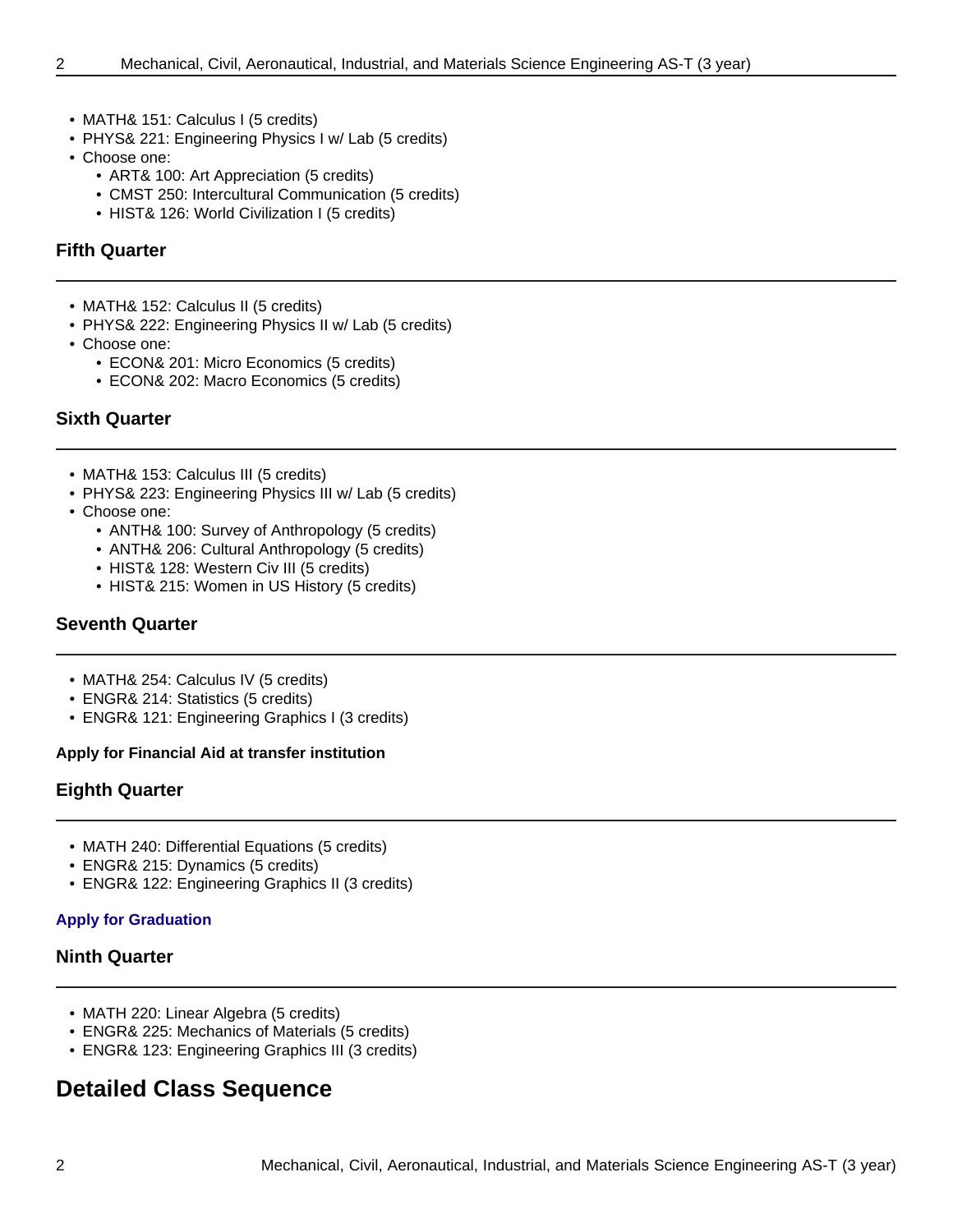## **1. College Success**

COLL 101: College Success 101 (2 credits)

## **2. Pre-Major Requirement**

CHEM& 161: General Chemistry w/ Lab I (5 credits)

• Prerequisites: CHEM& 100 or high school chemistry and MATH 098.

## **3. Elective**

ENGR 106: Engineering Problems (3 credits)

• Prerequisite: High school or 100-level physics or chemistry, or instructor permission. Concurrent enrollment in MATH& 142.

## **4. Pre-Major Requirement**

CHEM& 162: General Chemistry w/ Lab II (5 credits)

• Prerequisites: CHEM& 161

## **5. Prerequisite Coursework / Elective**

MATH& 141: Precalculus I (6 credits)

• Prerequisites: C or better in MATH 098, B or better in ABE 092, or placement.

## **6. Communications Requirement**

ENGL& 101: English Comp I (5 credits)

• Prerequisites: College level reading and writing skills or completion of ENGL 099 or TECH 105 with a grade of C or better.

## **7. Elective**

CHEM& 163: General Chemistry w/ Lab III (5 credits)

- Prerequisites: CHEM& 162
- Optional for WSU transfer.
- It is recommended that sequence courses be completed at one institution.

## **8. Prerequisite Coursework / Elective**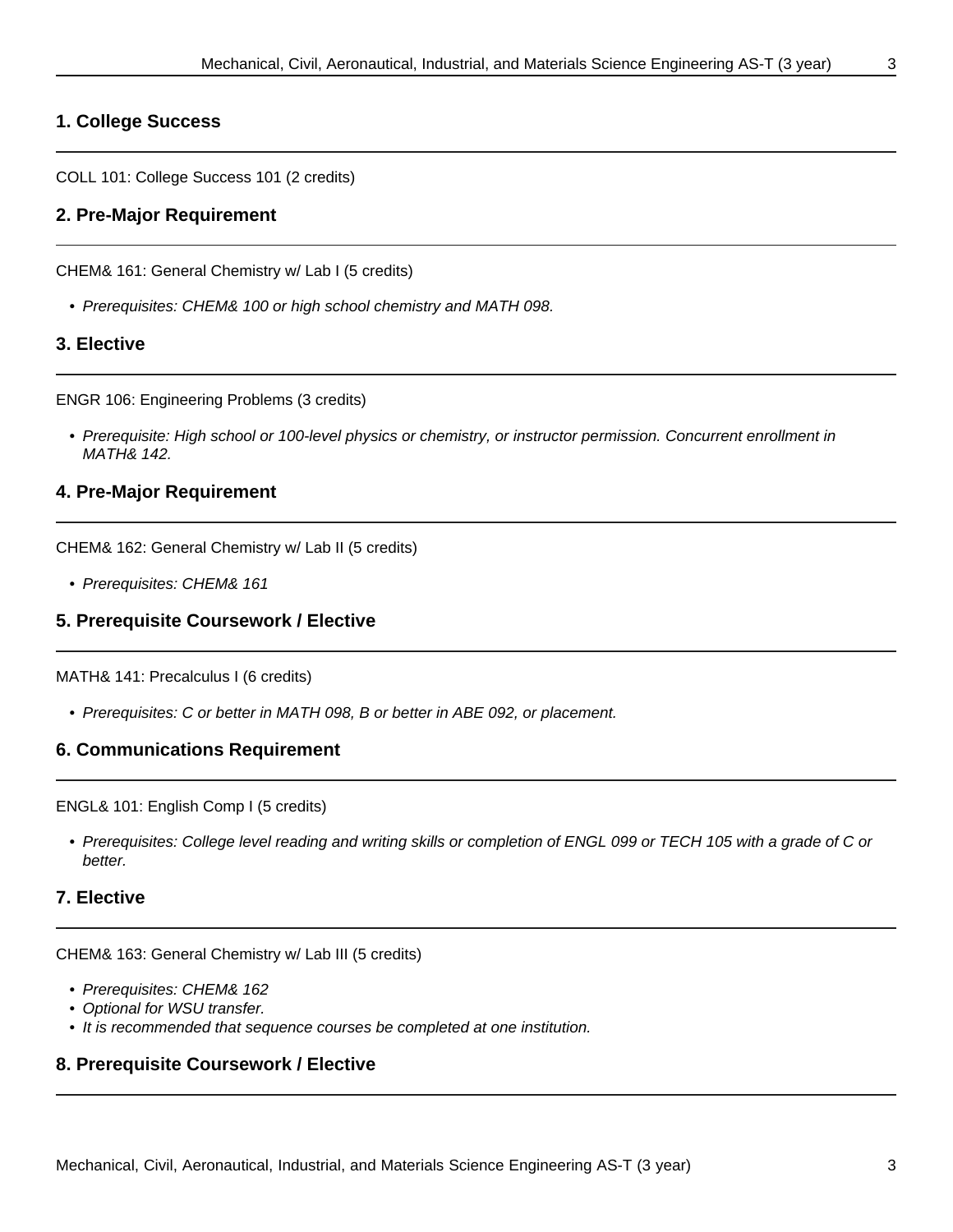MATH& 142: Precalculus II (5 credits)

• Prerequisites: C or better in MATH& 141.

#### **9. Pre-Major Requirement**

CS 170: Computer Programming (5 credits)

• Prerequisites: MATH 088 or MATH 097 with a grade of C or better and knowledge of Windows is required; or instructor permission.

#### **10. Math Requirement**

MATH& 151: Calculus I (5 credits)

• Prerequisites: MATH& 142 with a grade of C or better.

## **11. Pre-Major Requirement**

PHYS& 221: Engineering Physics I w/ Lab (5 credits)

• Prerequisites: Completion of or concurrent enrollment in MATH& 151 or instructor permission.

## **12. Humanities / Diversity Requirement**

Choose one of these recommended courses:

- ART& 100: Art Appreciation (5 credits)
- CMST 250: Intercultural Communication (5 credits)
	- Fulfills [DIVR] requirement at WSU
- HIST& 126: World Civilization I (5 credits)
	- Fulfills [DIVR] requirement at WSU

## **13. Math Requirement**

MATH& 152: Calculus II (5 credits)

• Prerequisite: MATH& 151 with a grade of C or better.

## **14. Pre-Major Requirement**

PHYS& 222: Engineering Physics II w/ Lab (5 credits)

• Prerequisites: PHYS& 221, MATH& 152 or instructor permission.

## **15. Social Science Requirement**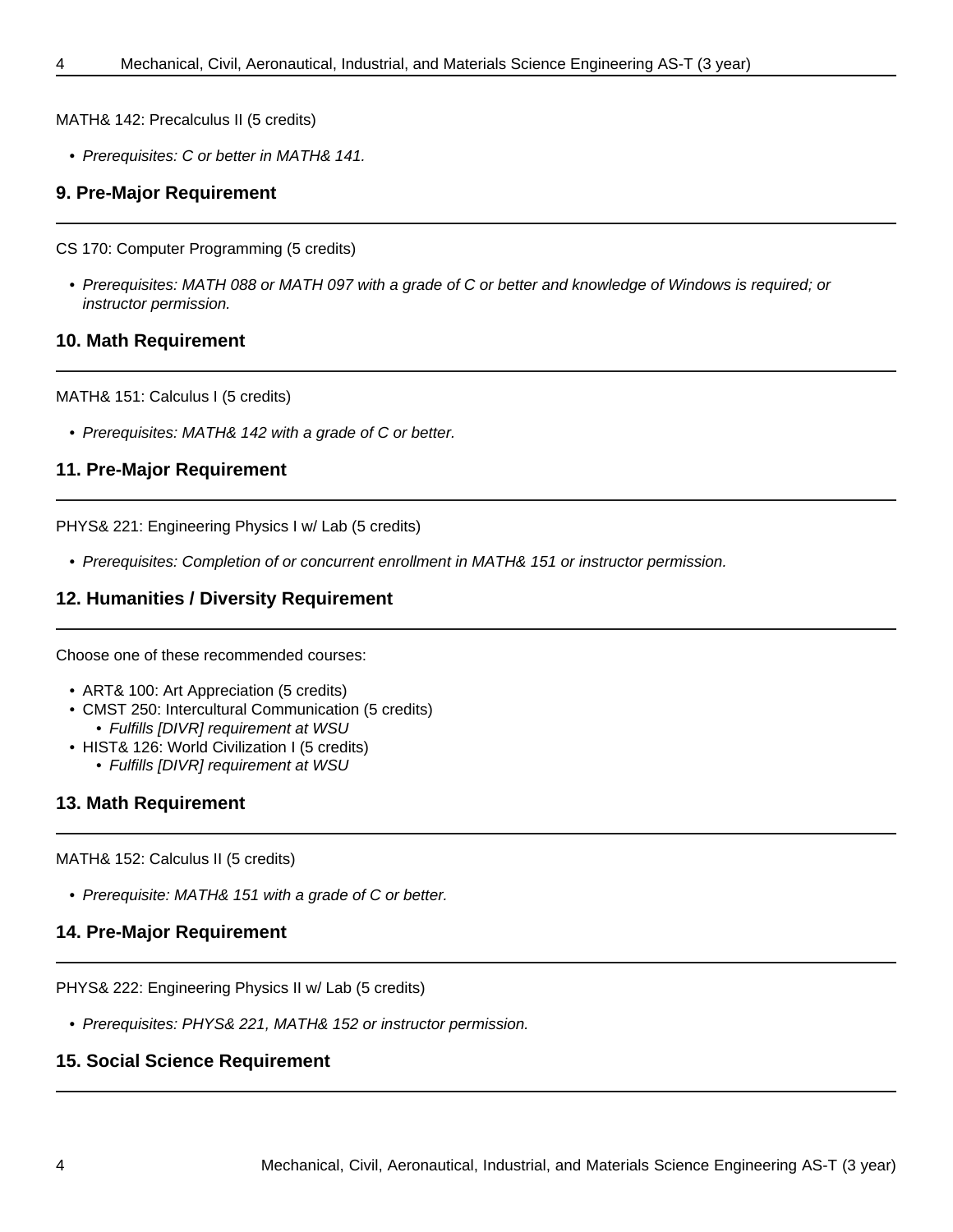Choose one of these recommended courses:

- ECON& 201: Micro Economics (5 credits)
- Prerequisites: MATH 088 or TECH 088 or BUS 104 and ENGL& 101 or BUS 190.
- ECON& 202: Macro Economics (5 credits)
	- Prerequisite: ECON& 201 or instructor permission.

## **16. Math Requirement**

MATH& 153: Calculus III (5 credits)

• Prerequisite: MATH& 152 with a grade of C or better.

## **17. Pre-Major Requirement**

PHYS& 223: Engineering Physics III w/ Lab (5 credits)

• Prerequisites: PHYS& 222 or instructor permission.

## **18. Social Science / Diversity Requirement**

Choose one of these recommended courses:

- ANTH& 100: Survey of Anthropology (5 credits) • Fulfills [DIVR] requirement at WSU
- ANTH& 206: Cultural Anthropology (5 credits)
	- Fulfills [DIVR] requirement at WSU
- HIST& 128: Western Civ III (5 credits) • Fulfills [ROOT] requirement at WSU
- HIST& 215: Women in US History (5 credits)
	- Fulfills [DIVR] requirement at WSU

## **19. Elective**

MATH& 254: Calculus IV (5 credits)

- Prerequisites: MATH& 153 with a grade of C or better.
- Required to transfer to WSUV at junior level

## **20. Pre-Major Requirement**

ENGR& 214: Statistics (5 credits)

• Prerequisites: MATH& 151 and either PHYS& 221 or ENGR 106.

## **21. Elective**

ENGR& 121: Engineering Graphics I (3 credits)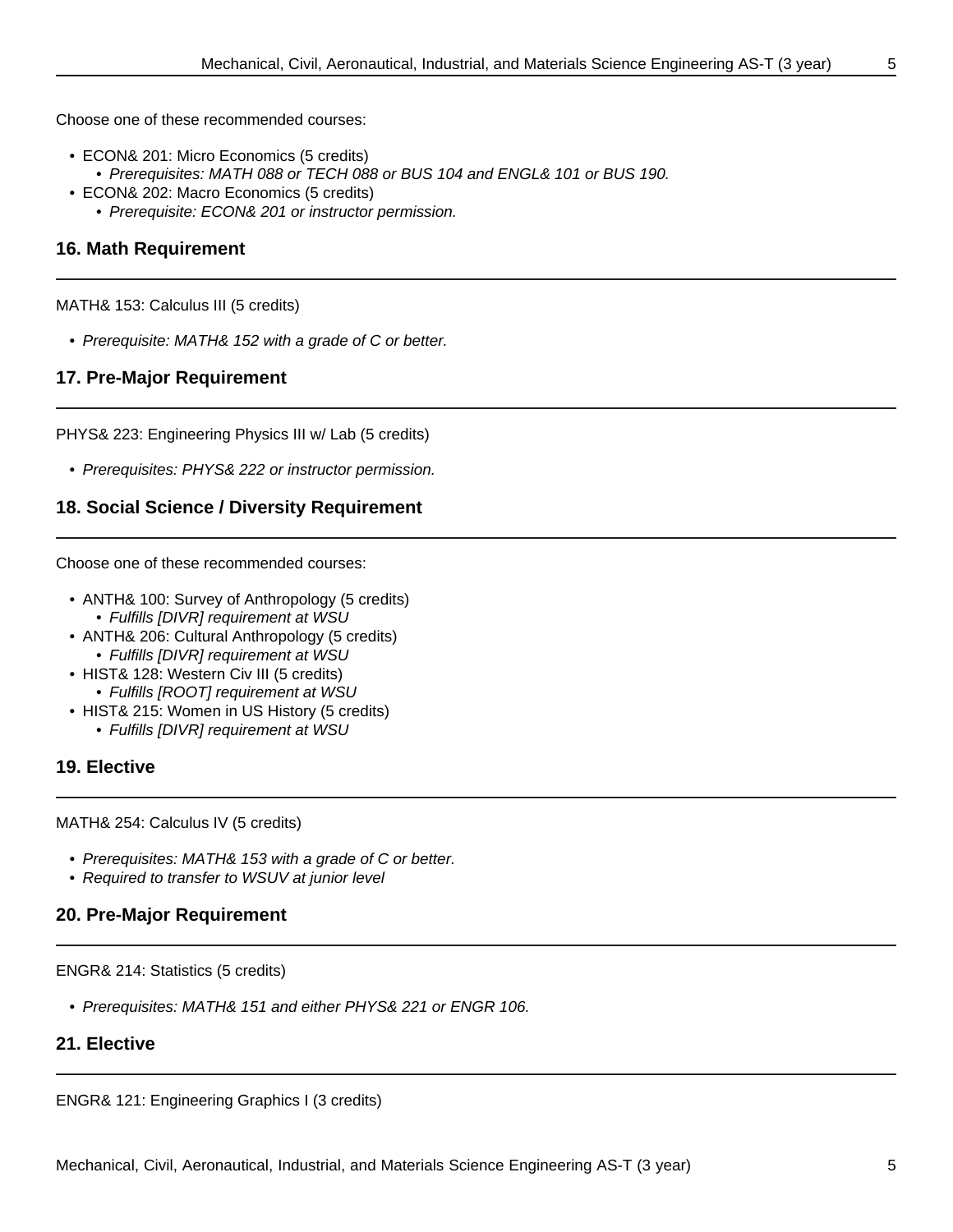• It is recommended that sequence courses be completed at one institution.

## **22. Math Requirement**

MATH 240: Differential Equations (5 credits)

• Prerequisite: MATH& 254 with a grade of C or better.

## **23. Pre-Major Requirement**

ENGR& 215: Dynamics (5 credits)

• Prerequisites: ENGR& 214, MATH& 152, and PHYS& 221, or instructor permission.

#### **24. Elective**

ENGR& 122: Engineering Graphics II (3 credits)

- Prerequisite: ENGR& 121 or instructor permission.
- It is recommended that sequence courses be completed at one institution.

## **25. Math Requirement**

MATH 220: Linear Algebra (5 credits)

• Prerequisite: MATH& 152 with a grade of C or better.

## **26. Pre-Major Requirement**

ENGR& 225: Mechanics of Materials (5 credits)

• Prerequisite: ENGR& 214, concurrent enrollment in MATH& 152, and PHYS& 222 or instructor permission.

## **27. Elective**

ENGR& 123: Engineering Graphics III (3 credits)

- Prerequisite: ENGR& 121 and ENGR& 122 or instructor permission.
- Required to transfer to WSUV at junior level.
- It is recommended that sequence courses be completed at one institution.

# **Program Maps for Science, Technology, Engineering and Math (STEM)**

- Bioengineering and Chemical Pre-Engineering AS-T (Bioengineering Option)
- Bioengineering and Chemical Pre-Engineering AS-T (Chemical Engineering Option)
- Biological Sciences AS-T
- Biology DTA/MRP
- Chemistry AS-T